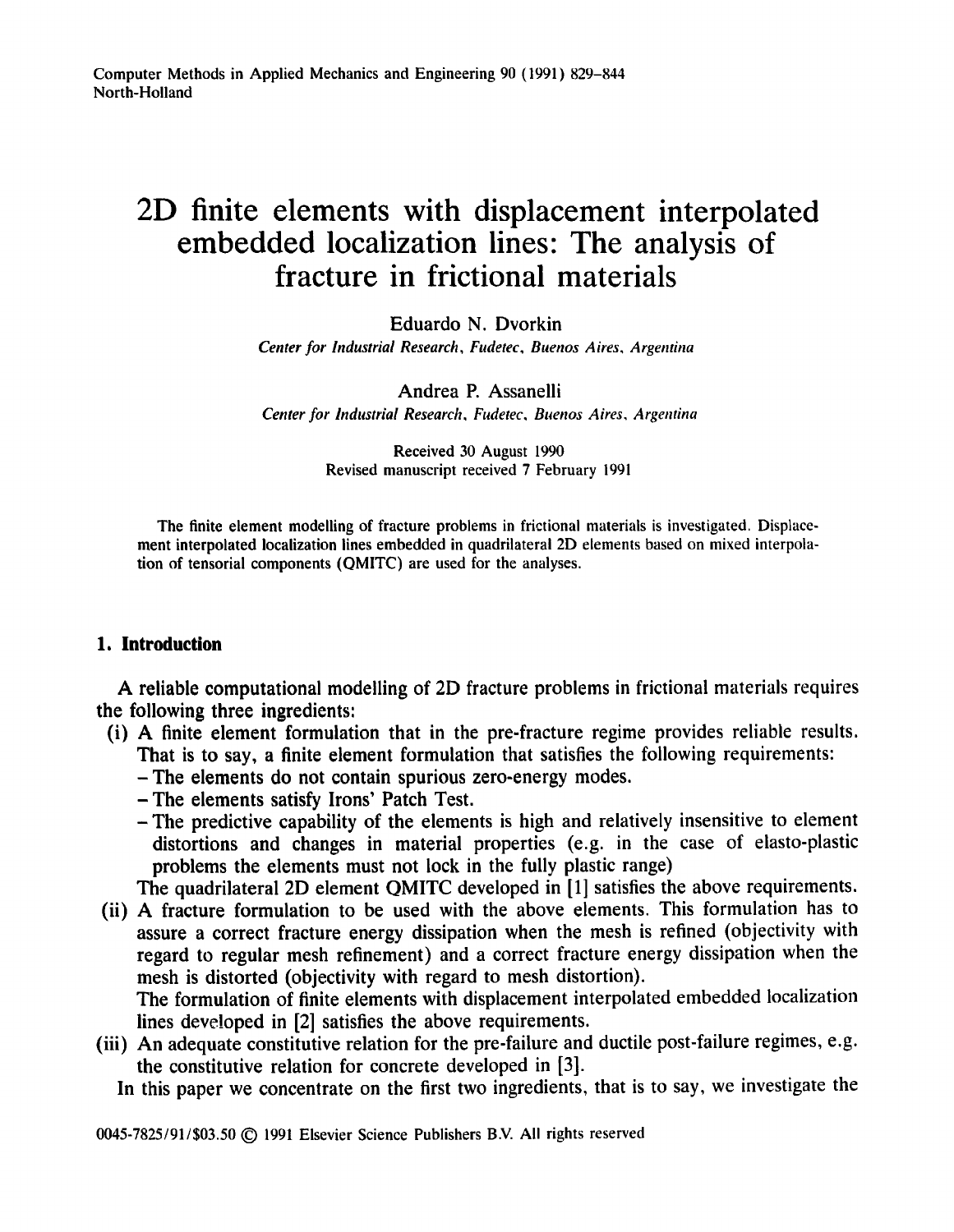performance of displacement interpolated localization lines embedded in QMITC elements for the analysis of fracture in frictional materials.

### 2. The QMITC Element

In the present section we summarize the formulation of the QMITC element. A detailed description of this element was presented in [1].

The 2D quadrilateral element QMITC is based on the method of *mixed interpolation of tensorial components* [4-6], hence we adopt a displacement interpolation and a strain interpolation and tie both interpolations together.

To interpolate displacements we use the interpolation functions of a five node isoparametric element  $[7]$  (see Fig. 1(a)).

The strain tensor at any point inside the element can be written using covariant components and contravariant base vectors,

$$
\underline{\boldsymbol{\varepsilon}} = \hat{\boldsymbol{\varepsilon}}_{ij} \hat{\boldsymbol{g}}^i \hat{\boldsymbol{g}}^j \tag{1}
$$

In the natural coordinate system of an element, the covariant base vectors  $(g_i)$  and the contravariant base vectors  $(g')$  are defined as usual, and we use

$$
\hat{\mathbf{g}}_i = \mathbf{g}_i|_{r=s=0}, \quad i=1,2,3, \qquad \hat{\mathbf{g}}^i = \mathbf{g}^i|_{r=s=0}, \quad i=1,2,3. \tag{2}
$$

To interpolate the strain field inside the element we use the following interpolation functions:

$$
\hat{\epsilon}_{rr} = \hat{\epsilon}_{rr}|_{O}^{D1} + \frac{\sqrt{3}}{2} (\hat{\epsilon}_{rr}|_{D}^{D1} - \hat{\epsilon}_{rr}|_{B}^{D1}) \frac{|J_{O}|}{|J|} r + \frac{\sqrt{3}}{2} (\hat{\epsilon}_{rr}|_{A}^{D1} - \hat{\epsilon}_{rr}|_{C}^{D1}) \frac{|J_{O}|}{|J|} s , \qquad (3a)
$$

$$
\hat{\epsilon}_{ss} = \hat{\epsilon}_{ss} \Big|_O^{\text{D1}} + \frac{\sqrt{3}}{2} \left( \hat{\epsilon}_{ss} \Big|_D^{\text{D1}} - \hat{\epsilon}_{ss} \Big|_B^{\text{D1}} \right) \frac{|J_O|}{|J|} r + \frac{\sqrt{3}}{2} \left( \hat{\epsilon}_{ss} \Big|_A^{\text{D1}} - \hat{\epsilon}_{ss} \Big|_C^{\text{D1}} \right) \frac{|J_O|}{|J|} s , \qquad (3b)
$$

$$
\hat{\varepsilon}_{rs} = \hat{\varepsilon}_{rs} \vert_{O}^{\text{DI}} \ . \tag{3c}
$$



Fig. 1. Interpolations used in the QMITC element. (a) Displacement interpolation nodes. (b) Strain interpolation sample points.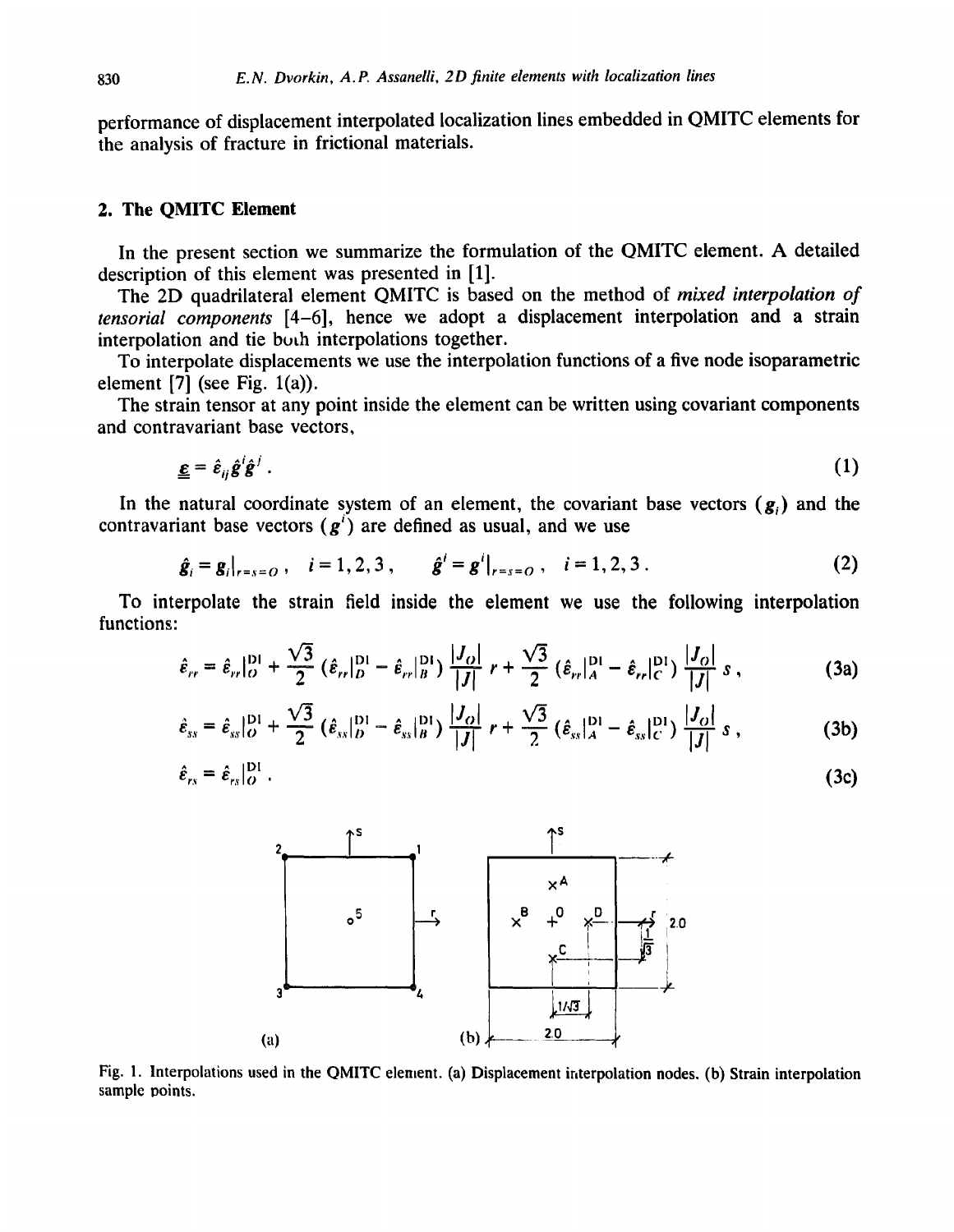For axisymmetric analysis, we interpolate the hoop strain using [8]

$$
\hat{\epsilon}_{tt} = \hat{\epsilon}_{tt} \vert_{O}^{D1} + \frac{\sqrt{3}}{2} \left( \hat{\epsilon}_{tt} \vert_{D}^{D1} - \hat{\epsilon}_{tt} \vert_{B}^{D1} \right) \frac{|J_O|}{|J|} r + \frac{\sqrt{3}}{2} \left( \hat{\epsilon}_{tt} \vert_{A}^{D1} - \hat{\epsilon}_{tt} \vert_{C}^{D1} \right) \frac{|J_O|}{|J|} s . \tag{3d}
$$

In (3) we use the following notation:

- $-\hat{\epsilon}_{ij}|_{A,B,C,D,O}^{D1}$  are the covariant strain components at points A, B, C, D and O (see Fig. 1(b)) directly evaluated from the displacement interpolation.
- $-|J_0|$  is the determinant of the Jacobian at the element center.
- $-|J|$  is the determinant of the Jacobian at a point of natural coordinates  $(r, s)$ .

The two displacements corresponding to node 5 in Fig. l(a) are condensed at the element level (see [1, Appendix II]).

In [1] it was shown that the QMITC element presents the following distinct features:

-It does not contain spurious zero-energy modes.

- **-It** satisfies Irons' Patch Test.
- One rectangular element can exactly model a state of constant bending in plane stress.

**-The** predictive capability of the element is quite insensitive to element distortions.

In [9] it was shown that the QMITC element provides accurate results in the fully plastic range (non-locking behavior) and it can therefore be used for the calculation of plastic limit loads.

The stiffness matrix of the QMITC element is calculated using  $2 \times 2$  Gauss numerical integration.

# **3. Finite elements with displacement interpolated embedded localization lines**

#### *3.1. Basic concepts*

It has been shown in the literature [10-15] that for modelling strain-softening situations (e.g. the behaviour of concrete when fracture' develops) in order to obtain objective results with regard to regular mesh refinement, the *fracture energy* has to be used as a material property to develop the stress-average strain constitutive relations.

Following the above consideration, two main development routes, which are closely related [16], have been proposed for the modelling of fracture problems in frictional materials:

 $-$  the smeared crack approach  $[12, 13, 17]$ ,

-the discrete crack approach [11].

However other formulations aimed at modelling strain localization problems have been proposed and some of them are discussed in [2].

In [2] a new formulation was developed for modelling strain localization problems, this new formulation fulfils the following requirements:

-Retains the desirable features of the smeared crack approach, namely the ability to model the progression of strain localization zones without remeshing and, for fracture problems, the use of an energy criterion in order to obtain results objective with regard to regular mesh refinement.

-Achieves the additional capability of being objective with regard to mesh distortions thus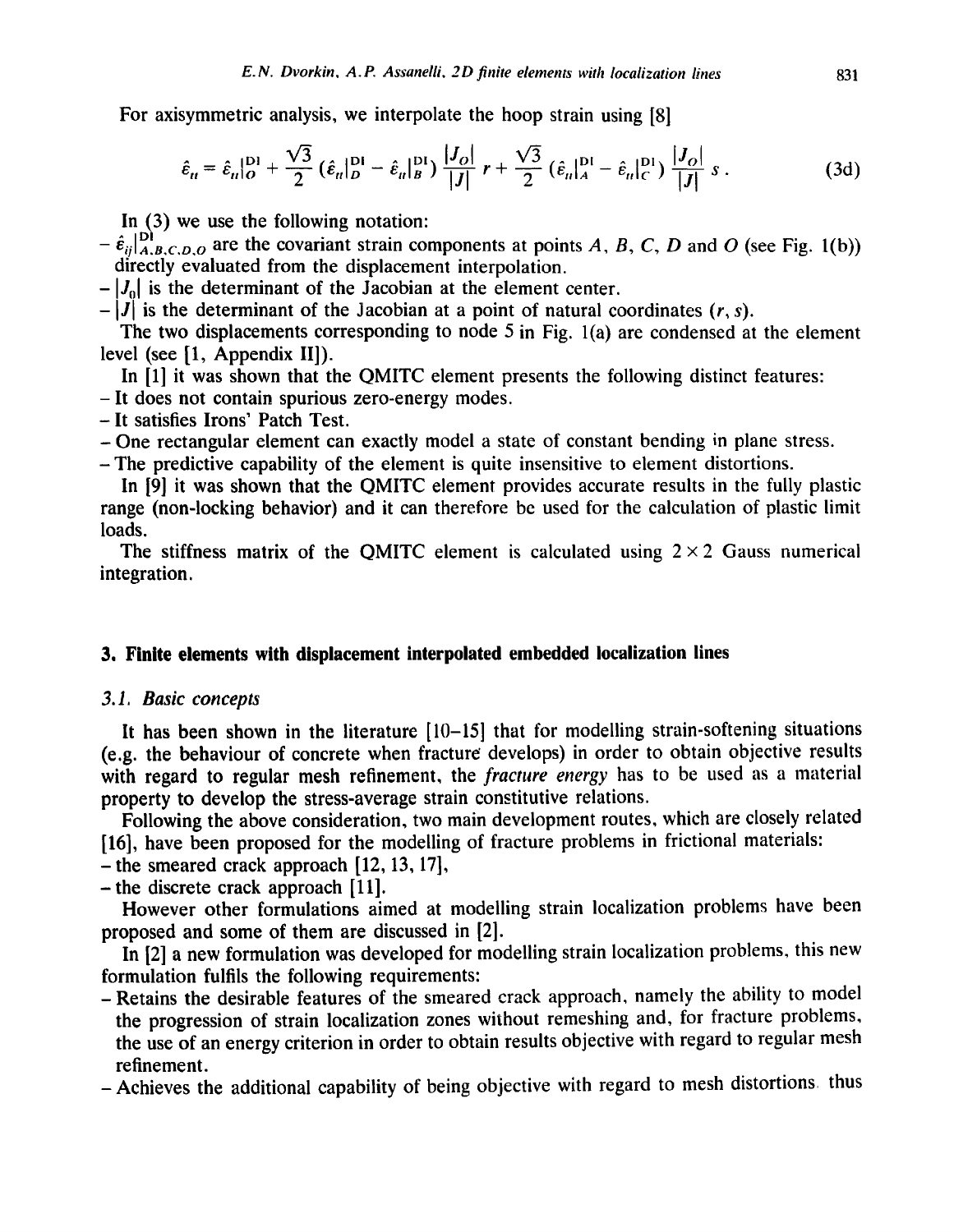assuring a correct energy dissipation in fracture problems even when distorted meshes are used.

The main aspects in this new formulation are

- -The strain localization involves a complete element as the minimum information quantum [18-20], instead of working at the integration points level as is usual in most of the available techniques.
- -The strain localization (fracture) inside an element is considered in the form of a displacement discontinuity line embedded in the element domain.
- Once a localization line has been triggered in an element, two different constitutive relations are considered. First, a stress-displacement law for the discontinuity line, in the present case of fracture problems this law must be adjusted to the fracture energy value. Second, a conventional stress-strain law (hiperelasticity or hipoelasticity) for the element domain (see e.g. [3] for the case of concrete).
- The resulting finite elements are nonconforming. Hence for a reliable analysis capability, the elements with the displacement interpolated embedded localization line must not contain zero-energy modes and must satisfy an ad hoc version of Irons' Patch Test.

As shown in [2], these requirements are satisfied by the proposed formulation.

## *3.2. The new formulation*

In this section we summarize the formulation of finite elements with displacement interpolated localization lines. A detailed description of this formulation was presented in [2].

We assume the solid shown in Fig. 2 in equilibrium at time (load level)  $t$ . At this time the localization (fracture) phenomenon has already been triggered and is modelled as a displacement discontinuity line. We seek the equilibrium configuration at time (load level)  $t + \Delta t$ . At this configuration the Principle of Virtual Work must be satisfied. Assuming a material nonlinear only analysis and using Bathe's notation [2, 7],

$$
\int_{V_1} \delta e^{i t + \Delta t} \sigma \, dV_1 + \int_{V_2} \delta e^{i t + \Delta t} \sigma \, dV_2 = \int_{S_1} \delta u^{i t + \Delta t} p_1 \, dS_1 + \int_{S_2} \delta u^{i t + \Delta t} p_2 \, dS_2
$$
\n
$$
+ \int_{A_1} \delta u^{i t + \Delta t} r_1 \, dA_1 + \int_{A_2} \delta u^{i t + \Delta t} r_2 \, dA_2 \,. \tag{4}
$$

In (4) e is the vector containing the Cartesian components of the incremental infinitesimal strain tensor,  $t + \Delta t$  is the vector containing the Cartesian components of the Cauchy stress tensor at time  $t + \Delta t$ , and u is the vector containing the Cartesian components of the incremental displacements.

For the other terms in (4), Fig. 2 is self-explanatory.

We now introduce the finite element discretization. Prior to localization and when using the QMITC element, the incremental displacement and strain interpolations are the ones commented in Section 2.

After localization is triggered based on a given criterion (see Section 3.3.1), and therefore a displacement discontinuity line is opened in a QMITC element (see Fig. 3), we introduce the vector  $\hat{U}^c$  containing the components, in a local Cartesian system  $(\hat{x}_1, \hat{x}_2)$ , of the rigid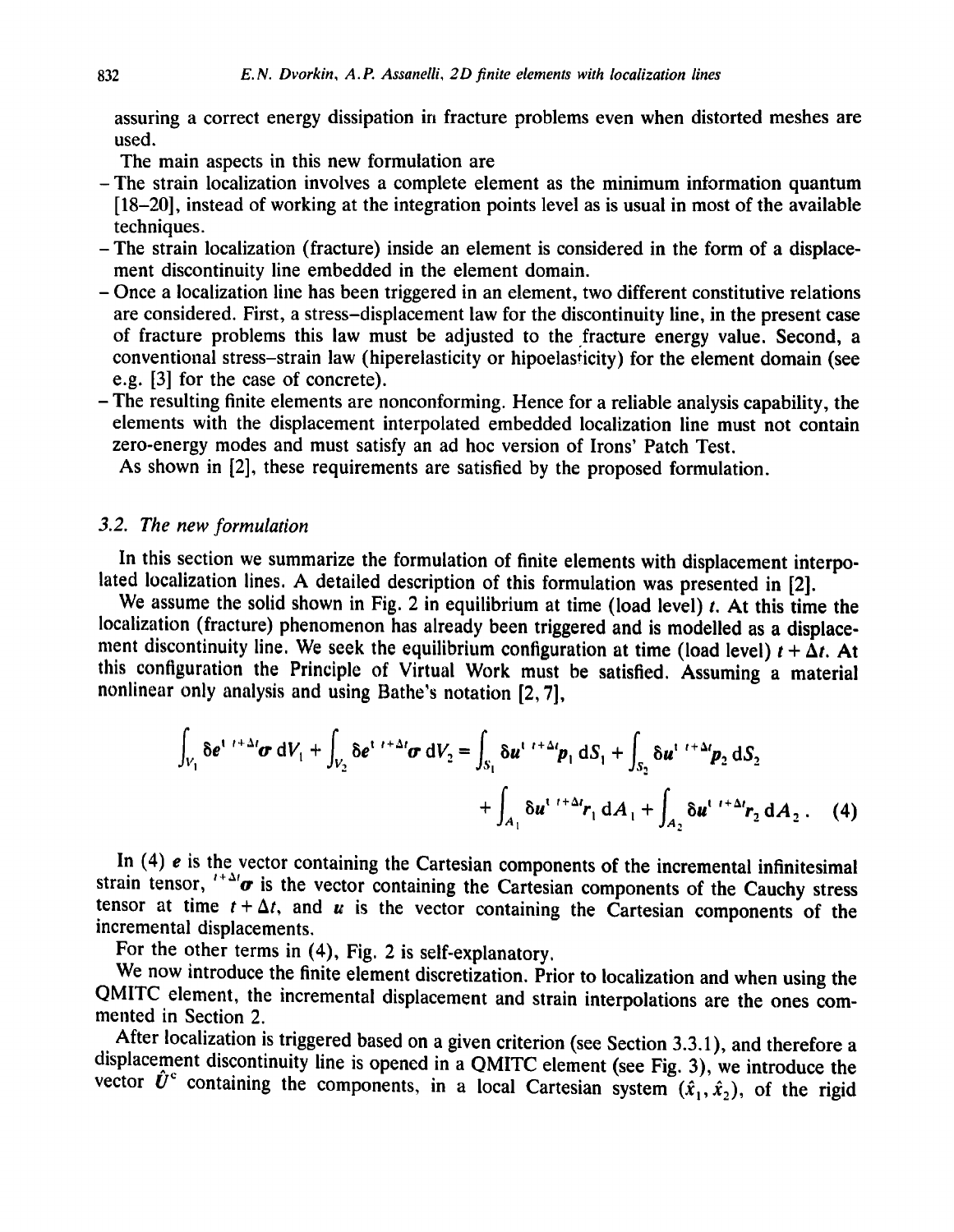

Fig. 2. Solid with a localization line. (a) solid, (b) split solid.

**incremental displacement that takes**  $V_2$  **away from**  $V_1$  **(Fig. 3):** 

$$
\hat{\boldsymbol{U}}^{\text{c}} = \begin{bmatrix} \hat{\boldsymbol{\theta}}^{\text{c}} \\ \hat{\boldsymbol{\psi}}^{\text{c}} \end{bmatrix} . \tag{5}
$$

**Being R the matrix that rotates Cartesian vector components from the**  $(\ddot{x}_1, \ddot{x}_2)$  **system to the** global Cartesian system, the resulting displacement interpolations for the left subdomain  $V_1$ and for the right subdomain  $V_2$  are

$$
u_1 = H(U - \phi R \hat{U}^c), \qquad u_2 = H(U - \phi R \hat{U}^c) + R \hat{U}^c, \qquad (6)
$$

where  $U$  is the incremental nodal displacements vector.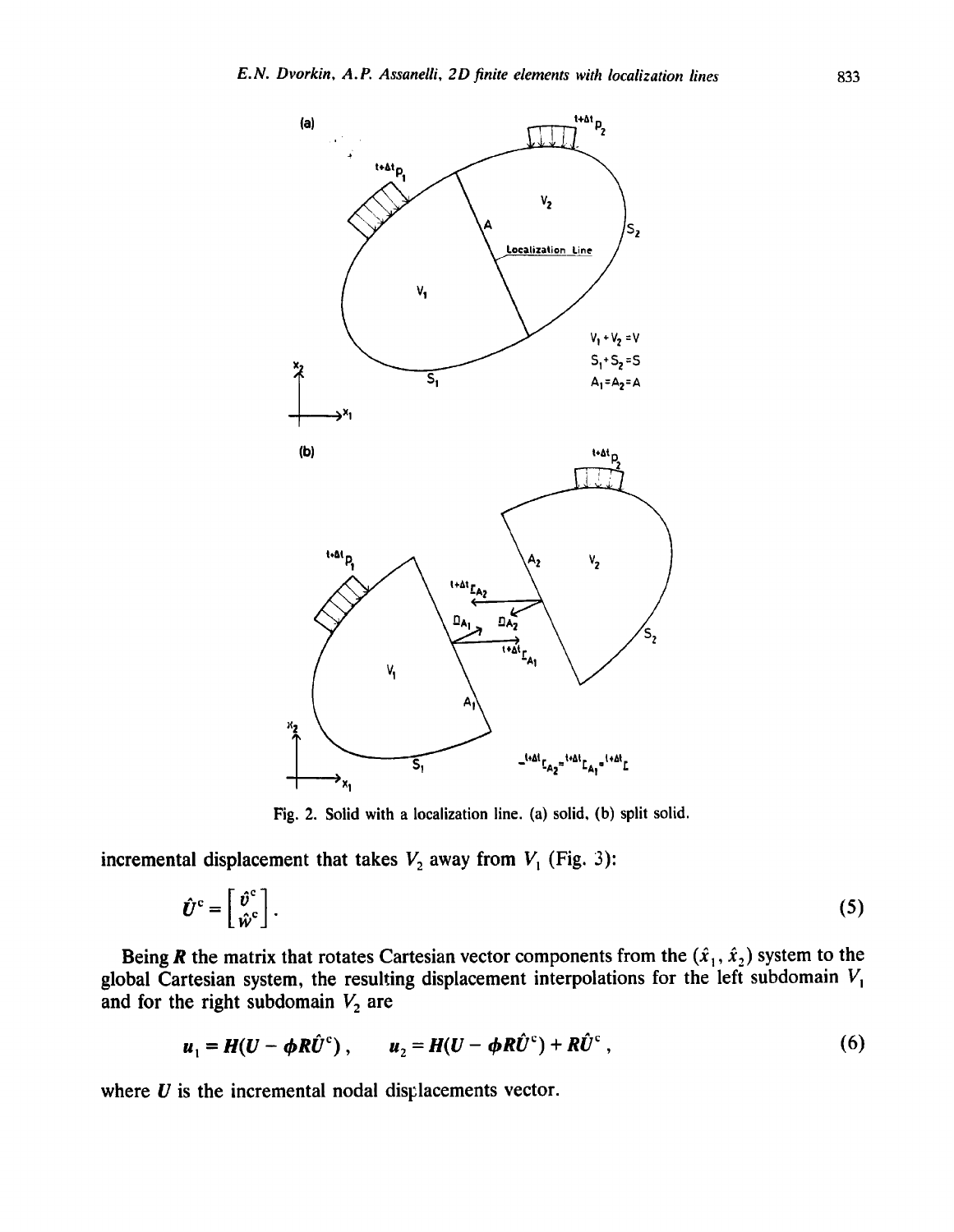

Fig. 3. QMITC element with an embedded localization line.

In the above  $H$  is the standard interpolation matrix for a 5-node isoparametric element [7] and  $\phi$  is defined as

$$
\boldsymbol{\phi} = [\boldsymbol{\phi}_1 \quad \boldsymbol{\phi}_2 \quad \boldsymbol{\phi}_3 \quad \boldsymbol{\phi}_4]^{\mathrm{T}} \,. \tag{7}
$$

Each of the submatrices  $\phi_i$ , of dimension 2 × 2 depends on the position of node *i* relative to the localization line, according to the following rule:

$$
\boldsymbol{\phi}_i = \begin{cases} 0 & \text{when node } i \in V_1, \\ 1 & \text{when node } i \in V_2. \end{cases}
$$

A computational problem appears when within round-off tolerances a localization line passes through a node and the definition of  $\phi$ , is ambiguous. For this case, in our implementation we adopted the arbitrary criterion of using for the  $\alpha$  angle in Fig. 3 a value of  $\alpha + \Delta \alpha$ where  $\Delta \alpha \ll \alpha$  and is of arbitrary sign.

For two neighbour points, one on the right and one on the left of the localization line, the incremental displacement discontinuity is given by

$$
u^+ - u^- = R\hat{U}^c \tag{8}
$$

Using the strain interpolation of (3), a strain-displacement matrix  $\hat{\boldsymbol{B}}$  is obtained, hence for any element point either on  $V_1$  or on  $V_2$ ,

$$
e = \hat{B}(U - \phi R \hat{U}^c) = \hat{B} U^{EP}.
$$
 (9)

Replacing in (4), and taking into account that  $\delta U$  and  $\delta \hat{U}^c$  are independent variations we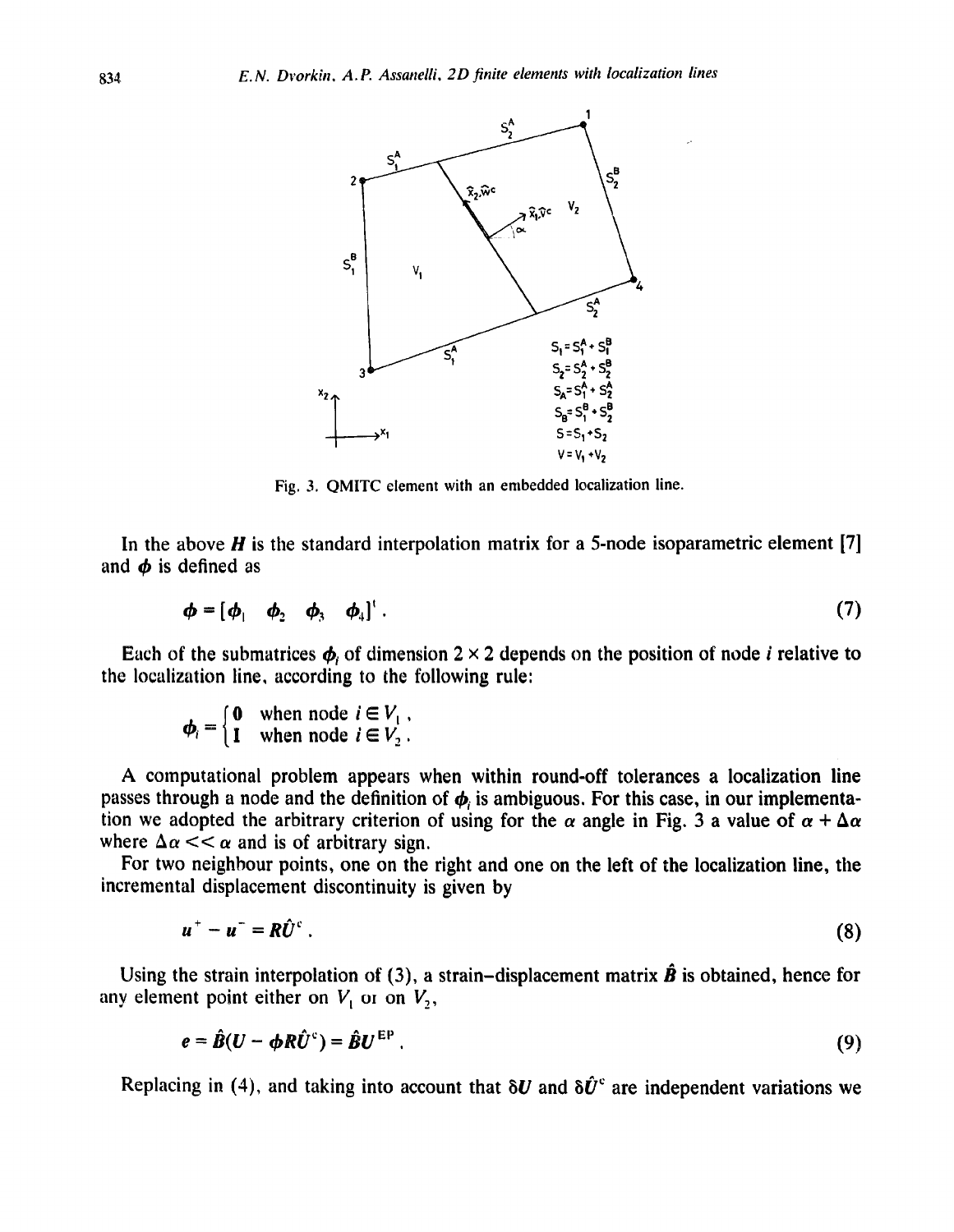obtain the following two sets of equations (details of the derivation for a general element are given in [2]):

$$
\int_{V} \hat{\boldsymbol{B}}^{t} \, t^{t+\Delta t} \boldsymbol{\sigma} \, dV = \int_{S} \boldsymbol{H}_{s}^{t} \, t^{t+\Delta t} \boldsymbol{p} \, dS \,, \tag{10a}
$$

$$
\boldsymbol{R}^t \boldsymbol{\phi}^t \int_V \hat{\boldsymbol{B}}^{t} \, t^{t+\Delta t} \boldsymbol{\sigma} \, dV = \boldsymbol{R}^t \boldsymbol{\phi}^t \int_{S^A} H_{S^A}^{t} \, t^{t+\Delta t} \boldsymbol{p} \, dS^A - \int_{S_2^A} \boldsymbol{R}^{t} \, t^{t+\Delta t} \boldsymbol{p}_2 \, dS_2^A + \int_A^{t+\Delta t} t^{t+\Delta t} \hat{\boldsymbol{r}} \, dA \, . \tag{10b}
$$

Equation (10a) is the standard set of global equilibrium equations.

In [2], (10b) was worked out together with the *additional condition* of global equilibrium for each of the two parts into which the localization line subdivides the element, i.e.,

$$
\int_{S_2} \mathbf{R}^{t} t^{t+\Delta t} \mathbf{p}_2 dS_2 = \int_A t^{t+\Delta t} \underline{\boldsymbol{\sigma}} \circ \mathbf{n}_A dA , \qquad (11)
$$

where  $t + \Delta t_{\alpha}$  is a second order tensor,  $n^A$  is a unit vector normal to the localization line and the dot indicates a scalar product.

By properly defining a matrix  $\psi$  we can write

$$
f^{+\Delta t} \underline{\sigma} \circ n_A = \psi^{t+\Delta t} \sigma \tag{12}
$$

After some algebra and using (11) and (12), (10b) can be stated as

$$
\int_{A} \psi^{i+\Delta t} \sigma \, dA = \int_{A}^{i+\Delta t} \hat{r} \, dA \,. \tag{13}
$$

Considering that

$$
f^{+\Delta t}\boldsymbol{\sigma} = \boldsymbol{\sigma} + {}_{t}\boldsymbol{\sigma} \;, \qquad f^{+\Delta t}\hat{\boldsymbol{r}} = f^{+\Delta t}\hat{\boldsymbol{r}} + {}_{t}\hat{\boldsymbol{r}} \tag{14}
$$

and that the configuration at  $t$  fulfils equilibrium, (13) can be written in incremental form as

$$
\int_{A} \psi_{i} \sigma \, dA = \int_{A} i \hat{r} \, dA \,. \tag{15}
$$

We now introduce the following constitutive relations:

**-** For the material on both sides of the localization line,

$$
{}^{t+\Delta t}\boldsymbol{\sigma} = {}^{t}\boldsymbol{\sigma} + \int_{e} {}_{t}C \, \mathrm{d}\boldsymbol{e} \;, \tag{16a}
$$

where  $\boldsymbol{C}$  is the tangent constitutive matrix corresponding to a general material without fracture considerations (e.g. the elastoplastic material model developed in [3] for concrete). **-For** the localization line,

$$
t + \Delta t \hat{\mathbf{r}} = t\hat{\mathbf{r}} + \int_{\hat{\mathbf{U}}^c} t \hat{\mathbf{C}}^c \, d\hat{\mathbf{U}}^c \,. \tag{16b}
$$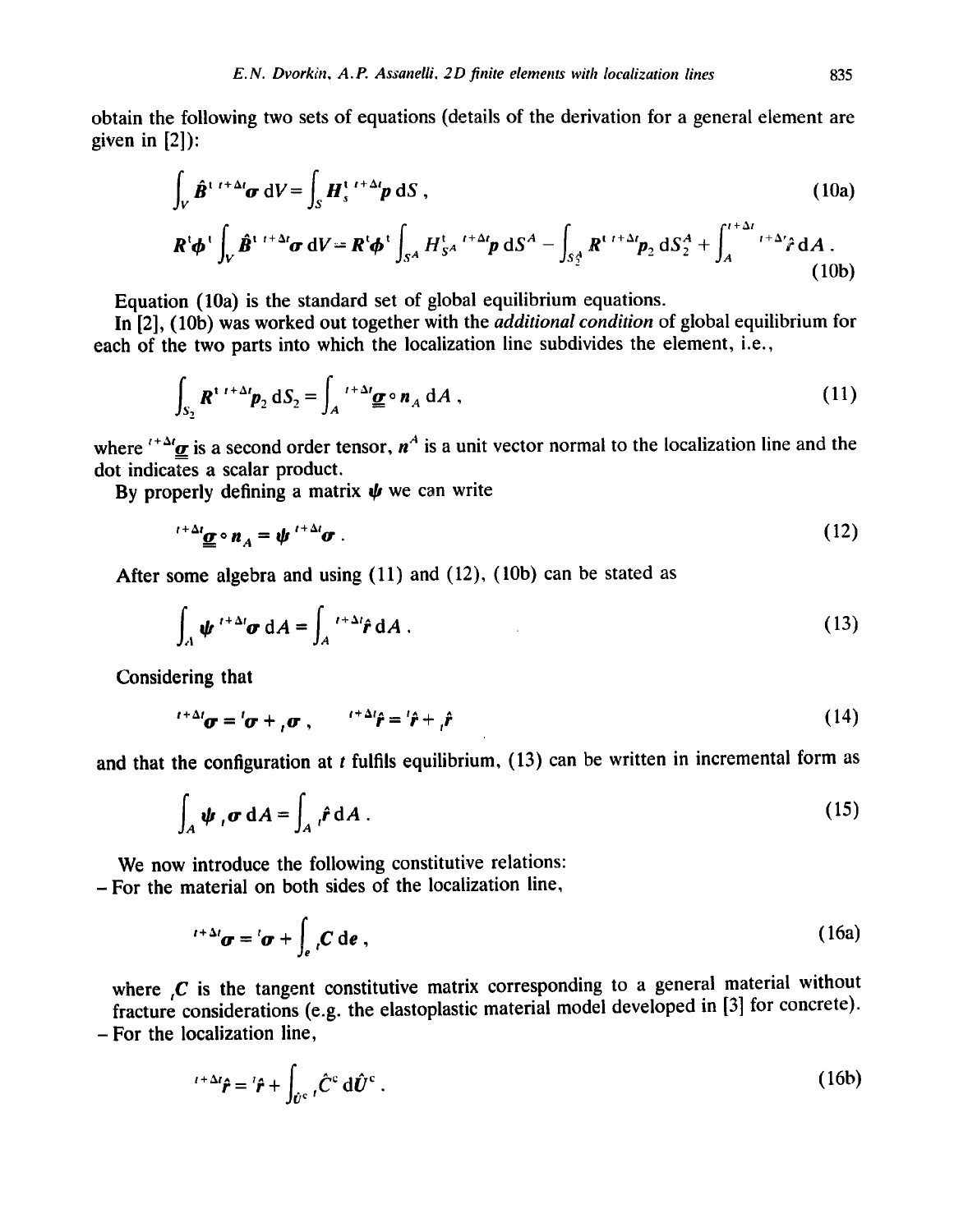As we stated above, in fracture problems the definition of (16b) has to assure a correct fracture energy dissipation (see Section 3.3.3).

For the *linearized step,* 

$$
\left[\int_{V} \hat{\boldsymbol{B}}^{t} \, dV \right] (U - \boldsymbol{\phi} R \hat{U}^{c}) = \, t + \Delta t \, \boldsymbol{P} - \, t \, \boldsymbol{F} \tag{17a}
$$

$$
\hat{\boldsymbol{U}}^{\mathrm{c}} = \boldsymbol{S}_{cc}^{-1} \boldsymbol{S}_{UU} \boldsymbol{U} \ . \tag{17b}
$$

In the above,

$$
{}^{t+\Delta t}P = \int_{S} H_S^{t-t+\Delta t} p \, dS \,, \qquad {}^{t}F = \int_{V} \hat{B}^{t} {}^{t} \sigma \, dV \,, \tag{18a,b}
$$

$$
\hat{S}_{cc} = \int_A (\psi \, \rho \hat{B} \phi R + \rho \hat{C}^c) \, \mathrm{d}A \;, \qquad S_{UU} = \int_A \psi \, \rho \hat{B} \, \mathrm{d}A \; . \tag{18c,d}
$$

Replacing with  $(17b)$  in  $(17a)$  we obtain

$$
\left[\int_{V} \hat{\boldsymbol{B}}^{t} \, \boldsymbol{C} \hat{\boldsymbol{B}} (\mathbf{I} - \boldsymbol{\phi} \boldsymbol{R} \boldsymbol{S}_{CC}^{-1} \boldsymbol{S}_{UU}) \, \mathrm{d}V \right] \boldsymbol{U} = \boldsymbol{V}^{+ \Delta t} \boldsymbol{P} - \boldsymbol{F} \; . \tag{19}
$$

The term between brackets on the left-hand side of (19) is the non-symmetric consistent tangent stiffness matrix. In [2] the computational efficiencies of several symmetric even though non-consistent stiffness matrices  $(K)$  were discussed.

The final equilibrium configuration at  $t + \Delta t$  is obtained iterating  $-$  at the element level on  $(15)$ 

 $-$  at the model assembly level, when using load control [7], on the following equations for the i-th iteration:

$$
{}^{\mathsf{T}}\!K \,\Delta U^{(i)} = {}^{i+\Delta i}P - {}^{i+\Delta i}F^{(i-1)},\tag{20a}
$$

$$
U^{(i)} = U^{(i-1)} + \Delta U^{(i)}, \qquad U^{(O)} = 0.
$$
 (20b,c)

The equilibrium configuration is obtained when a given convergence criterion is fulfilled (see [7, Chapter 81).

For iterating in the load-displacement space, the iteration equations are given in [21].

# *3.3. Computational details*

In our computational implementation the following details are relevant:

3.3.1. The Mode I fracture initiation criterion used for frictional materials (e.g. concrete) is shown in Fig. 4 and is discussed in [3]. When within an element the stress state is not constant, several ways of implementing the initiation criterion can be considered, e.g. the localization line can be opened either when at only one Gauss point the stress level reaches the failure surface or when the stress level at the element center reaches the failure surface or when the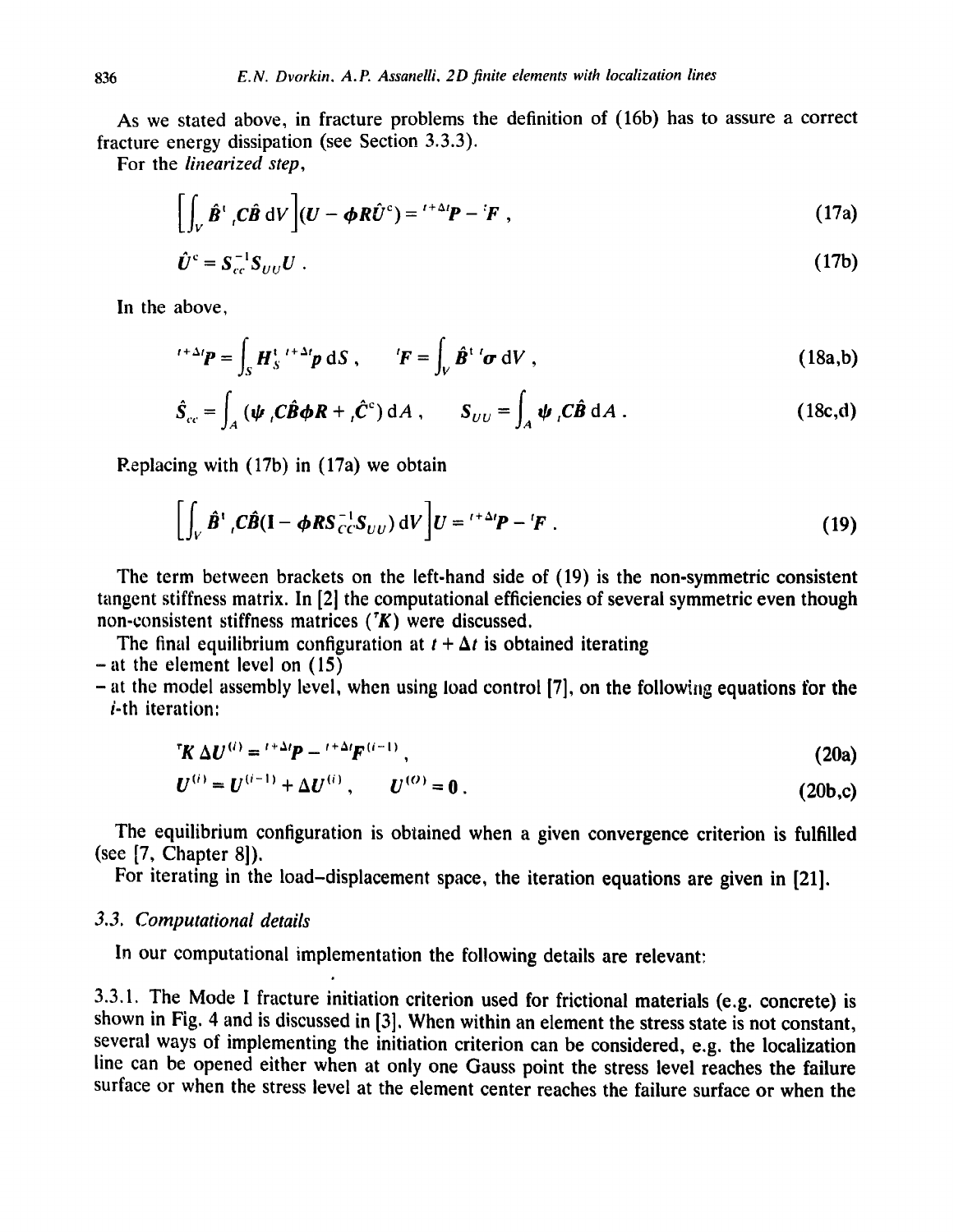

Fig. 4. Fracture initiation criterion.

Fig. 5. Constitutive retation for the localization line. (a) Linear model, (b) exponential model.

stress levels at the four Gauss points reach the failure surface, etc. The third criterion is used in our implementation.

3.3.2. Non-orthogonal cracks (localization lines) can be opened in an element [15, 22, 23].

3.3.3. For the localization lines a stress-displacement incremental constitutive relation corresponding to Mode I blunt fracture is used:

$$
\begin{bmatrix} i\hat{r}_1 \\ \hat{r}_2 \end{bmatrix} = \begin{bmatrix} E_T(^{i}\hat{v}_c) & 0 \\ 0 & {}_i G_T \end{bmatrix} \begin{bmatrix} \hat{v}_c \\ \hat{w}_c \end{bmatrix},
$$
\n(21)

where  $E_T(f_{c_c})$  is adjusted to a given fracture energy  $G_f$  (material property) and can be considered either a linear function or an exponential function (Fig. 5). In (21)  $G<sub>T</sub>$  is related to the instantaneous shear modulus via the well known 'shear retention factor' [3].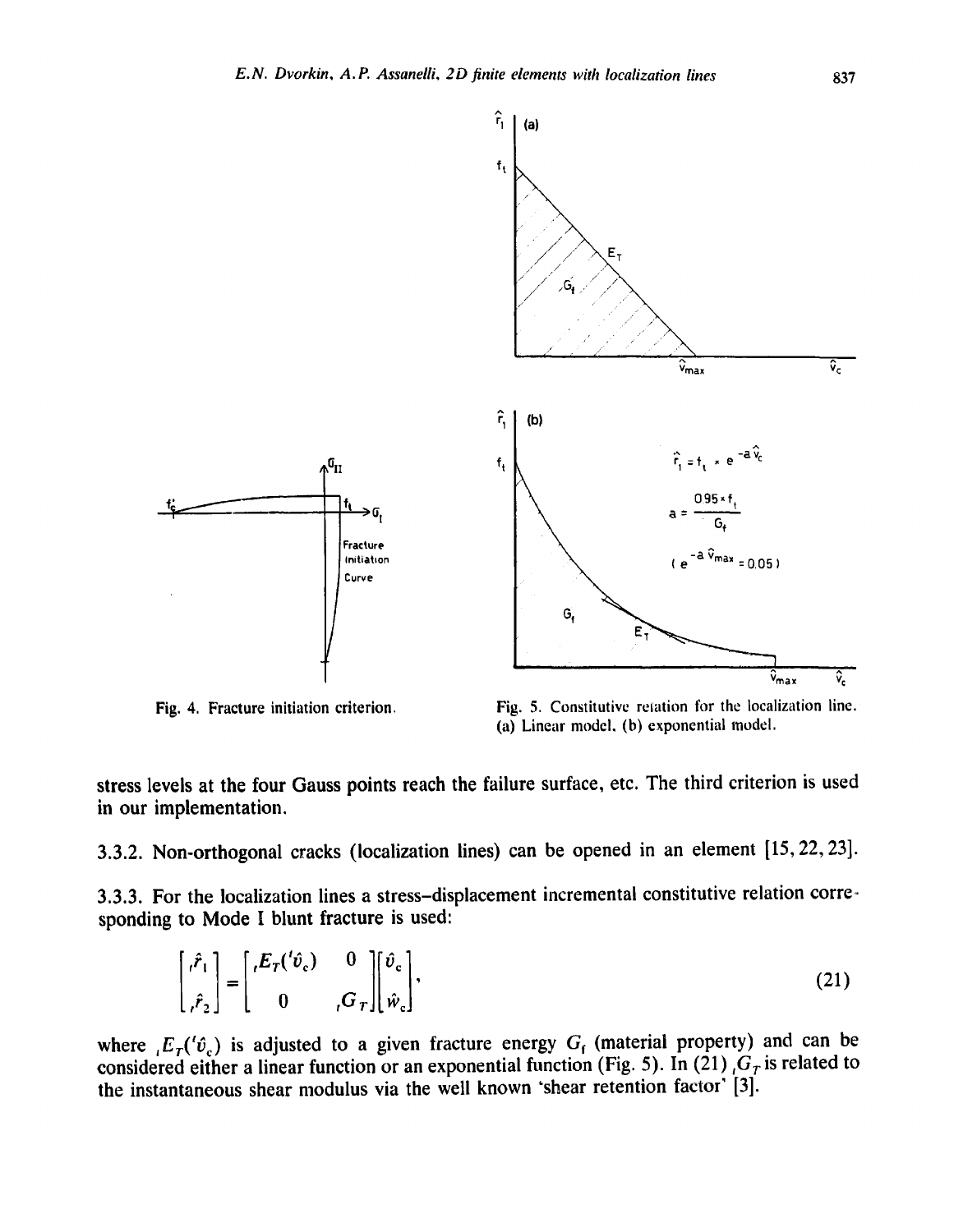3.3.4. When a localization line has been opened inside an element, for the i-th iteration in (20), the following calculations are performed at the element level:

(i)  $k = 0$ ;  $t^{+2i}U_{(0)}^{e(i)} = U^c$ <br>
(ii)  $t^{+2i}U_{(k)}^{EP(i)} = t^{+2i}U^{(i)} - t^{+2i}\hat{U}_{(k)}^{e(i)}$ .

(iii) Calculate the incremental displacement of the interior (condensed) node, solving the following equation:

$$
\begin{bmatrix}\nK_{ee}^{EP(i)} & K_{ei}^{EP(i)} \\
K_{ie}^{EP(i)} & K_{ii}^{EP(i)}\n\end{bmatrix}\n\begin{bmatrix}\n\Delta U_{e(k)}^{EP(i)} \\
\Delta U_{i(k)}^{EP(i)}\n\end{bmatrix} = \begin{bmatrix}\n\frac{1+\Delta t}{P} \\
0\n\end{bmatrix} - \begin{bmatrix}\n\frac{1+\Delta t}{P} \\
\frac{1+\Delta t}{P} \\
i\end{bmatrix}
$$

(see [1, Appendix II]), the subindex 'i' refers to the interior (fifth) node and the subindex  $\mathcal{P}$  to the four exterior nodes and  $\mathcal{R}^{\text{E}}$  is given by the integral between brackets on the left-hand side of (17a).

- (iv) Calculate the element incremental stresses using (9) and (16a)  $({}_t\sigma_{(k)}^{(i)})$  (For the integration of the stress/strain relation details are given in [3]).
- (v) Calculate the localization line incremental stresses using (16b)  $(\hat{r}_{(k)}^{(t)})$ .

$$
\text{(vi) } \Delta \hat{U}_{(k)}^{c(i)} = S_{cc}^{-1} \bigg[ \int_A \psi_i \, \sigma_{(k)}^{(i)} \, dA - \int_A f_{(k)}^{(i)} \, dA \bigg].
$$

(vii) If  $(|\Delta U^c|)$  < TOL then convergence at the element level has been achieved, if not

$$
- \binom{1+\Delta t}{k+1} \hat{U}_{(k+1)}^{\mathfrak{c}(i)} = \binom{1+\Delta t}{k} \hat{U}_{(k)}^{\mathfrak{c}(i)} + \Delta \hat{U}_{(k)}^{\mathfrak{c}(i)}
$$

$$
-k = k+1
$$

$$
- \text{Go to (ii)}.
$$

3.3.5. For elements where a localization line has been opened, the stress output is only relevant at the element center.

# **4. Numerical examples**

In [1] and [9] the numerical experimentation showed that the QMITC element

- (1) converges, that is to say that it is stable and consistent;
- (2) provides efficient and accurate solutions for some linear and nonlinear benchmark problems.

In [2] the numerical experimentation showed that the formulation of displacement interpolated embedded localization lines for problems involving fracturing of frictional materials

(1) provides objective results with regard to regular mesh refinement;

(2) provides objective results with regard to mesh distortions in constant stress problems. That is to say, in these problems the work of the external loads is correctly transformed into strain and fracture energy which is the physical idea behind Irons' Patch Test ([24, Chapter 2]). Hence we can confirm, since our formulation does not present zero energy modes, that the new formulation is stable and consistent.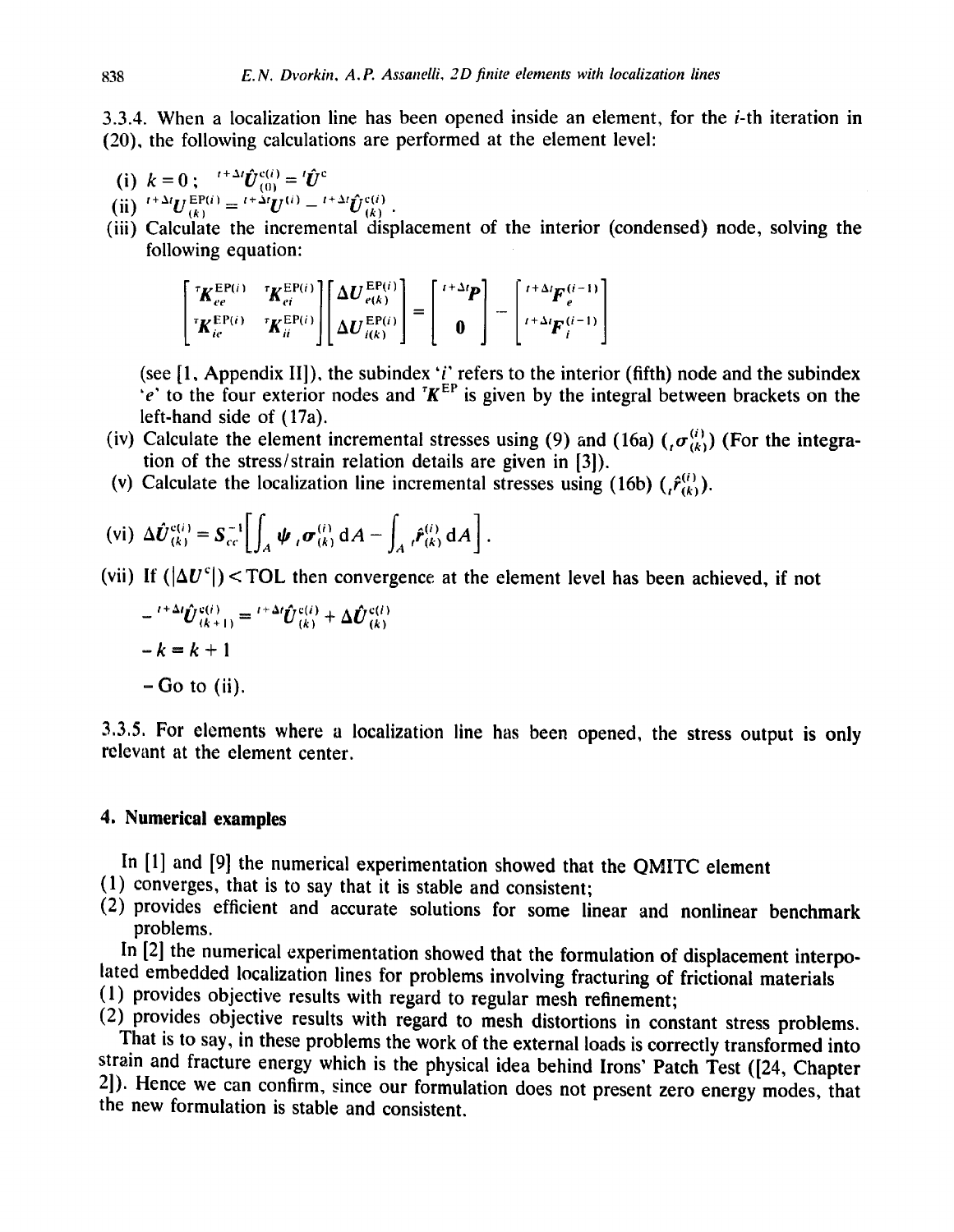**Since our purpose in the present paper is to investigate the ability of the formulation to describe the fracture of frictional materials and we are not concerned with the accuracy of our model in the pre-failure and ductile post-failure regimes [3]. we use a simple elastic-fracture constitutive model for our numerical examples.** 

**All the examples have been analyzed using the elastic stiffness matrix (symmetric) with a BFGS matrix updating technique [7]. In [2] this procedure was shown to be slightly less efficient than the procedure based on the symmetric part of the consistent stiffness matrix and a full Newton-Raphson iterative scheme, however the adopted iterative method seems to be more robust.** 

#### *4.1. Bending of a simply supported beam*

**In Fig. 6 we show the results obtained using in undistorted and distorted meshes:** 

**- standard 4N elements (STD-4N) + embedded localization lines,** 

**- QMITC elements + embedded localization lines.** 

**From the plotted load-displacement curves that correspond to a linear softening it is clear that** 

**-the results deterioration due to mesh distortion is higher when using STD-4N elements than when using QMITC elements.** 

**-the STD-4N elements produce results that are too stiff.** 

**This problem was also examined in [2] and the conclusion there was that in order to achieve** 



**Fig. 6. Bending of plane stress simply supported beam.**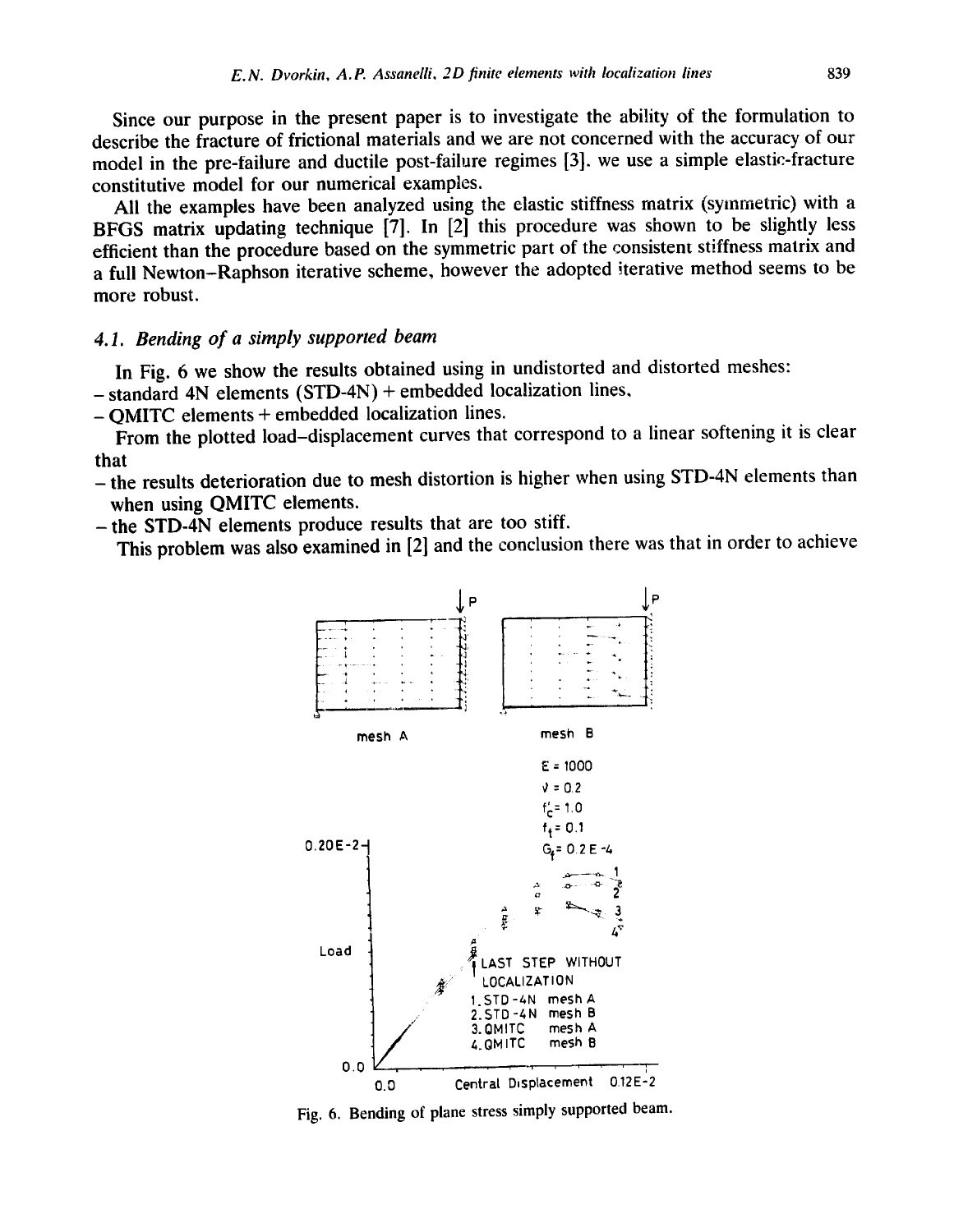objectivity with regard to mesh distortions, it is necessary to use the formulation of displacement interpolated embedded localization lines coupled to an element that is also quite insensitive to mesh distortions: the QMITC element.

### *4.2. Notched beam*

The problem shown in Fig. 7 was analyzed in [25] using the discrete crack approach and in [15] using the smeared crack approach.

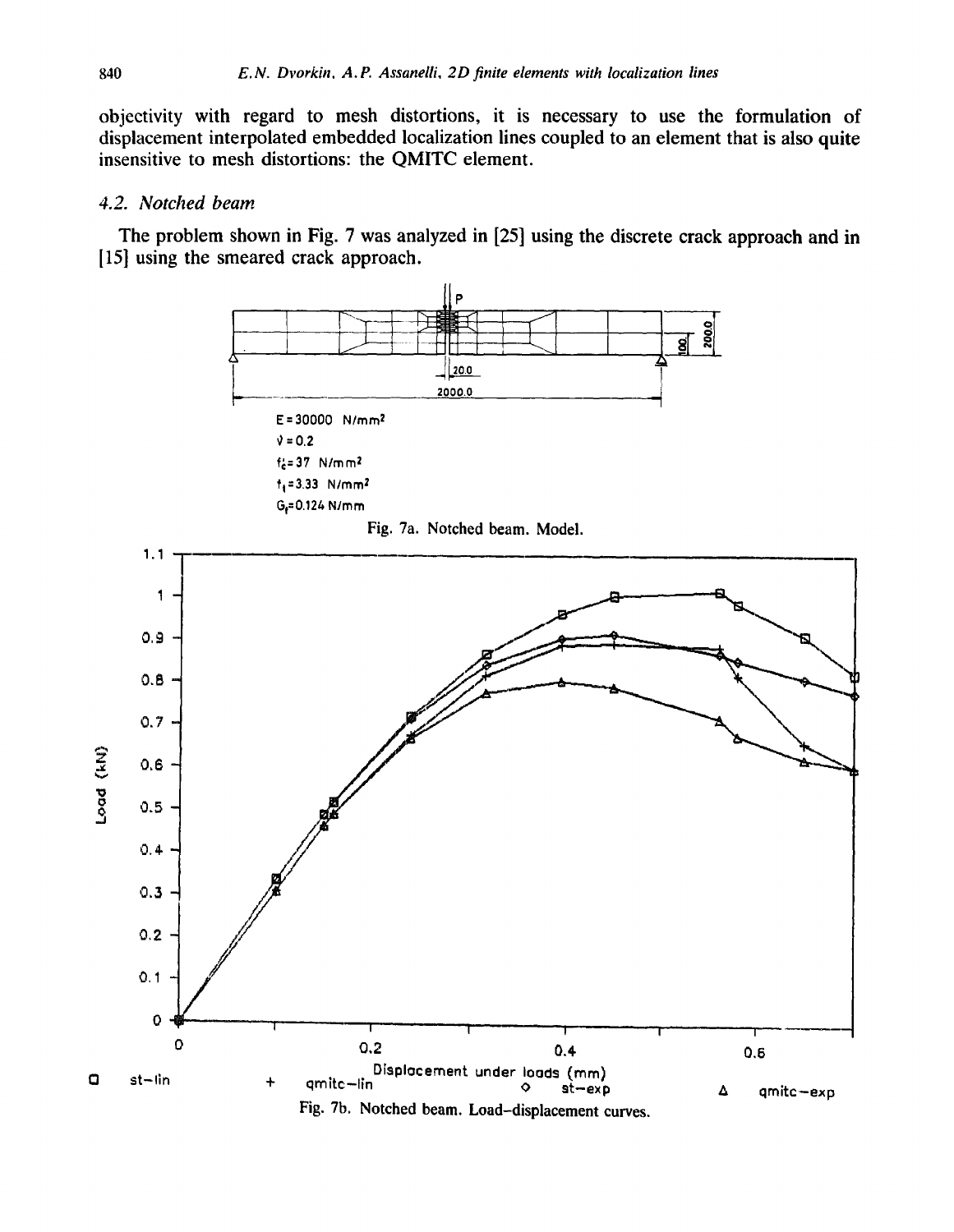**In Fig. 7 we show the results we obtained for linear and exponential softening using - STD-4N elements + embedded localization lines,** 

**- QMITC elements + embedded localization lines.** 

**It is apparent once again that the STD-4N elements produce results that are too stiff.** 

## *4.3. Deep beam under two point loading*

**The experimental testing of this problem was reported in [26] and the conclusions were -the beam failed by a diagonal tension mode (the fracture plane is indicated with a dotted line in Fig. 8);** 

**-there was no significant fall in the load at the time of formation of the diagonal crack;** 

**-there was no crushing of the compression zone.** 

**In Fig. 8 we show the load-deflection curve and the fracture patterns for different load levels that we obtained with cur analysis technique using an expoliential softening. The finite element results present a close agreement with the experimental observations. For this case a realistic finite element solution was also reported in [27].** 



**Fig.** 8(a). Deep **beam under two point loading. Model.**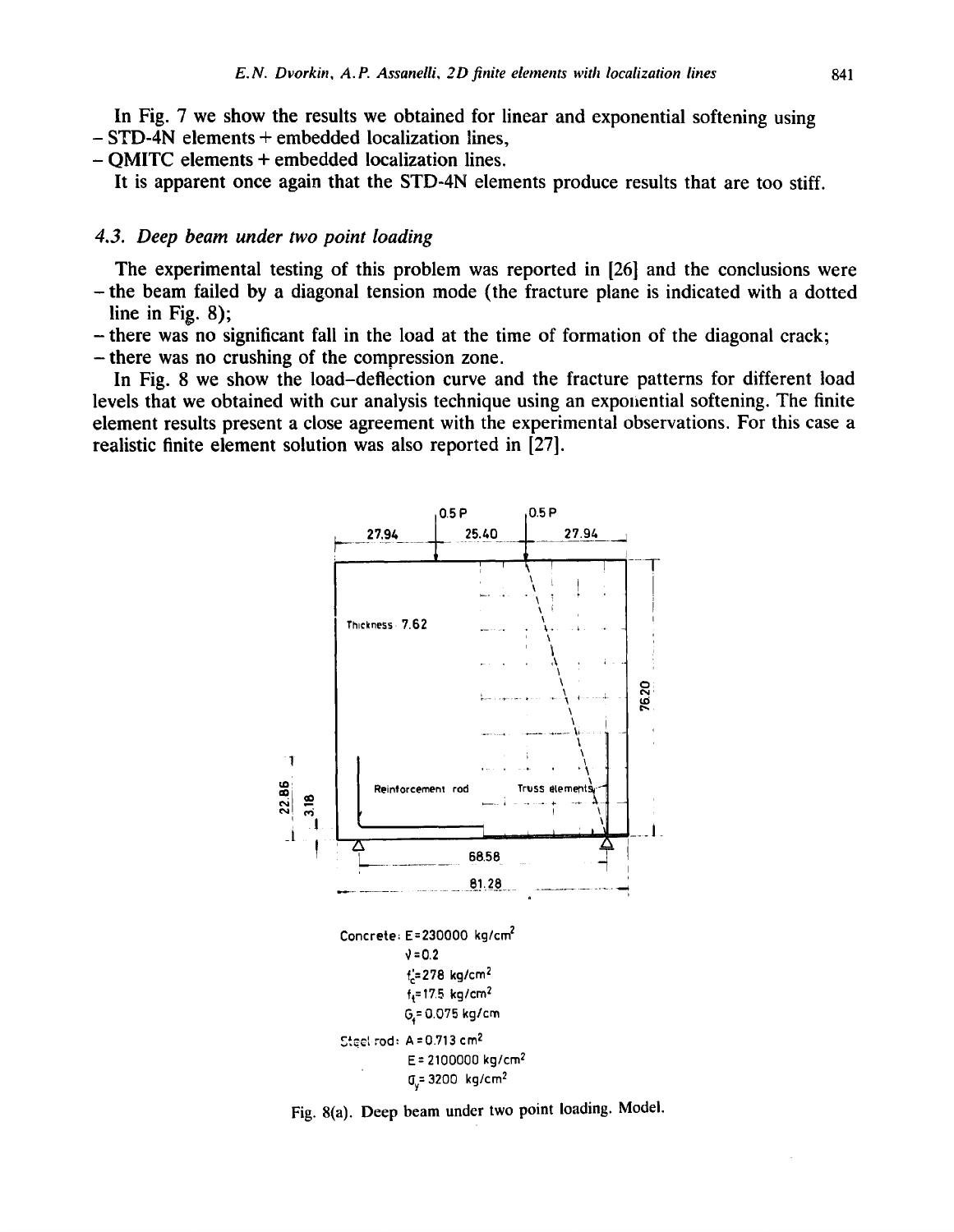

Fig. 8. Deep beam under two point loading. (c) Crack pattern for  $P = 15$  ton; (d) crack pattern for  $P = 20$  ton; (e) crack pattern for  $P = 24$  ton (.... closed crack); (f) crack pattern for  $P = 26$  ton (.... closed crack).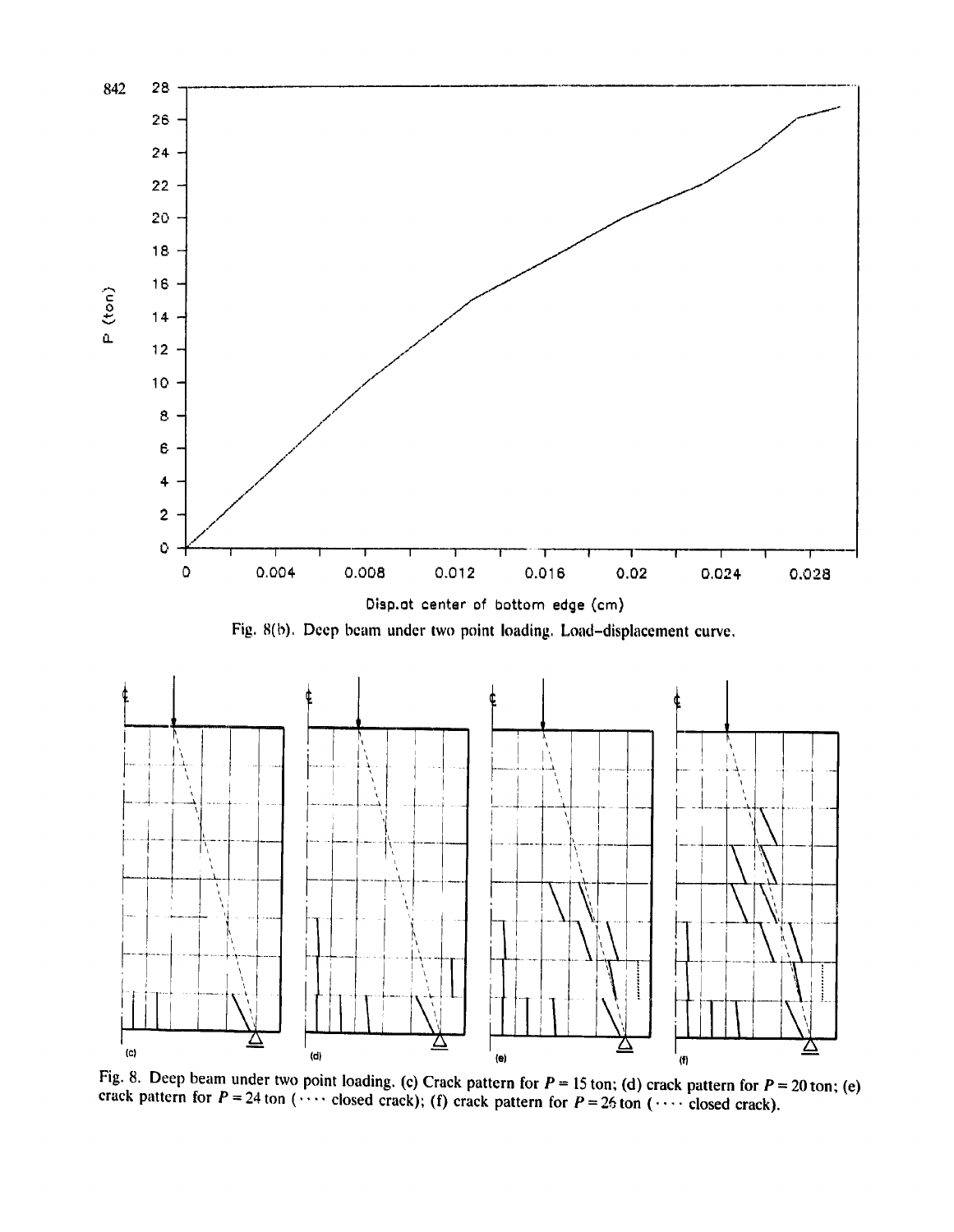# **5. Conclusions**

**For a finite element formulation to be used as a reliable tool for engineering analysis the following requirements need to be satisfied:** 

- **-The formulation must not contain spurious zero-energy modes.**
- **-The formulation must provide the 'exact solution' for constant stress problems which in the present context is equivalent to Irons' Patch Test.**
- **-The formulation must be relatively insensitive to mesh distortions and changes in material properties.**

**In [1,9] it was shown that the QMITC element satisfies the above requirements, while in [2] it was shown that the formulation of finite elements with displacement interpolated embedded localization lines also fulfils the reliability criteria and, in fracture problems, dissipates the correct energy.** 

**In the present paper we use displacement interpolated localization lines embedded in QMITC elements to analyze the fracture propagation in some concrete structures.** 

**The obtained results are very encouraging and allow us to consider the combined formulation (QMITC elements + displacement interpolated embedded localization lines) as an effective and reliable engineering tool.** 

**Our next step will be to extend the present analysis procedure to the modelling of fracture propagation in metals and to the analysis of shear bands in metal forming processes.** 

# **References**

- [1] E.N. Dvorkin and S.I. Vassolo, A quadrilateral 2D finite element based on mixed interpolation of tensorial components, Engrg. Comput. 6 (1989) 217-224.
- [2] E.N. Dvorkin, A.M. Cuitifio and G. Gioia, Finite elements with displacement interpolated embedded localization lines insensitive to mesh size and distortions, Internat. J. Numer. Methods Engrg. 30 (1990) 541-564.
- [3] E,N, Dvorkin, A.M. Cuitifio and G. Gioia, A concrete material model based on non-associated plasticity and fracture, Engrg. Comput. 6 (1989) 281-294.
- [4] E.N. Dvorkin and K.J. Bathe, A continuum mechanics based four-node **shell element** for general nonlinear analysis, Engrg. Comput. 1 (1984) 77-88.
- [5] K.J. Bathe and E.N. Dvorkin, A four-node plate bending element based on Mindlin-Reissner plate theory and a mixed interpolation, Internat. J. Numer. Methods Engrg. 21 (1985) 367-385.
- [6] K.J. Bathe and E.N. Dvorkin, A formulation of general shell elements- **The use** of mixed interpolation of tensoriai components, Internat. J. Numer. Methods Engrg. 22 (1986) 697-722.
- [7] K.J. Bathe, Finite Element Procedures in Engineering Analysis (Prentice-Hall, Englewood Cliffs, NJ, 1982).
- r~] E.N. Dvorkin and M.E. Canga, Incompressible viscoplastic flow analysis using a quadrilateral 2D **element**  based on mixed interpolation of tensorial components, submitted,
- [9] E.N. Dvorkin and A,P. Assaneili, Elasto-plastic analysis using a quadrilateral 2D element based on mixed interpolation of tensorial components, in: D.R.J. Owen, E. Hinton and E. Ofiate, eds., Proc. Second International Conference on Computational Plasticity (Pineridge, Swansea, UK, 1989).
- [10] Z.P. Bažant, Instability, ductility and size effect in strain softening concrete, ASCE J. Engrg. Mech. 102 (1976) 331-344.
- [11] A. Hillerborg, M. Modéer and P.E. Petersson, Analysis of crack formation and crack growth by means of fracture mechanics and finite elements, Cement Concr. Res. 6 (1976) 773-782.